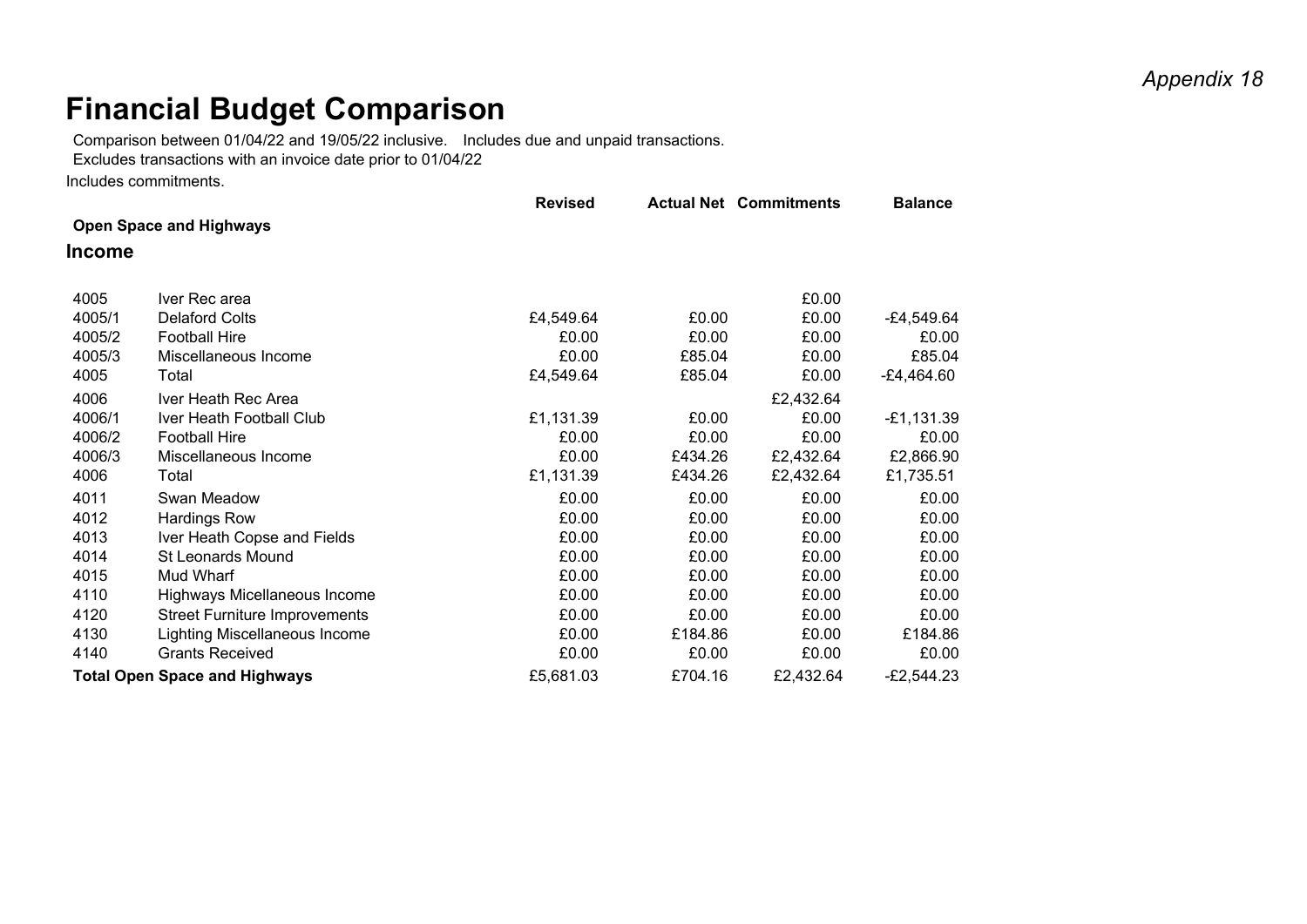## **Financial Budget Comparison**

Comparison between 01/04/22 and 19/05/22 inclusive. Includes due and unpaid transactions.

Excludes transactions with an invoice date prior to 01/04/22

Includes commitments.

|                    |                                              | <b>Revised</b> |           | <b>Actual Net Commitments</b> | <b>Balance</b> |
|--------------------|----------------------------------------------|----------------|-----------|-------------------------------|----------------|
|                    | <b>Open Space and Highways</b>               |                |           |                               |                |
|                    |                                              |                |           |                               |                |
| <b>Expenditure</b> |                                              |                |           |                               |                |
| 7814               | RoSPA inspections                            |                |           |                               |                |
| 7814/1             | Iver Rec Area                                | £138.05        | £162.40   | £0.00                         | $-E24.35$      |
| 7814/2             | Iver Heath Rec Area                          | £138.05        | £162.40   | £0.00                         | $-E24.35$      |
| 7814/3             | <b>Richings Park Club Area</b>               | £138.05        | £81.20    | £0.00                         | £56.85         |
| 7814               | Total                                        | £414.15        | £406.00   | £0.00                         | £8.15          |
| 7833               | Tree works                                   | £10,380.00     | £0.00     | £0.00                         | £10,380.00     |
| 7838               | Groundworks Wildlife Area Iver Allotments    | £1,073.29      | £0.00     | £569.24                       | £504.05        |
| 7900               | Play Equipment Repairs and Upgrades          |                |           |                               |                |
| 7900/5             | Iver Rec Area                                | £1,038.00      | £0.00     | £0.00                         | £1,038.00      |
| 7900/6             | Iver Heath Rec Area                          | £519.00        | £0.00     | £0.00                         | £519.00        |
| 7900/7             | Richings Park Club Area                      | £207.60        | £0.00     | £0.00                         | £207.60        |
| 7900               | Total                                        | £1,764.60      | £0.00     | £0.00                         | £1,764.60      |
| 7911               | Lease Swan Meadow                            | £4,990.00      | £0.00     | £0.00                         | £4,990.00      |
| 7920               | <b>Flowers for Planters</b>                  | £300.00        | £0.00     | £0.00                         | £300.00        |
| 8510               | Highways                                     |                |           |                               |                |
| 8510/1             | Signs                                        | £750.00        | £0.00     | £0.00                         | £750.00        |
| 8510/2             | Traffic Speed Indicator Device Operation and | £1,000.00      | £0.00     | £0.00                         | £1,000.00      |
|                    | Maintenance                                  |                |           |                               |                |
| 8510/3             | Geographic Information System Mapping        | £200.00        | £0.00     | £0.00                         | £200.00        |
| 8510/4             | <b>Highways Schemes</b>                      | £0.00          | £0.00     | £0.00                         | £0.00          |
| 8510               | Total                                        | £1,950.00      | £0.00     | £0.00                         | £1,950.00      |
| 8520               | <b>Street Furniture</b>                      |                |           |                               |                |
| 8520/1             | <b>Gates Maintenance</b>                     | £2,000.00      | £0.00     | £0.00                         | £2,000.00      |
| 8520/2             | Seats/bollards/noticeboards/cycle racks      | £5,000.00      | £0.00     | £0.00                         | £5,000.00      |
| 8520/3             | Dog and litter bins                          | £1,000.00      | £0.00     | £0.00                         | £1,000.00      |
| 8520/4             | <b>Clock Tower</b>                           | £500.00        | £0.00     | £0.00                         | £500.00        |
| 8520/5             | Wildflower planting                          | £0.00          | £3,400.00 | £0.00                         | $-E3,400.00$   |
| 8520               | Total                                        | £8,500.00      | £3,400.00 | £0.00                         | £5,100.00      |
| 8530               | Streetlights                                 |                |           |                               |                |
| 8530/1             | <b>Public Street Lights electricity</b>      | £4,032.00      | £910.26   | £0.00                         | £3,121.74      |